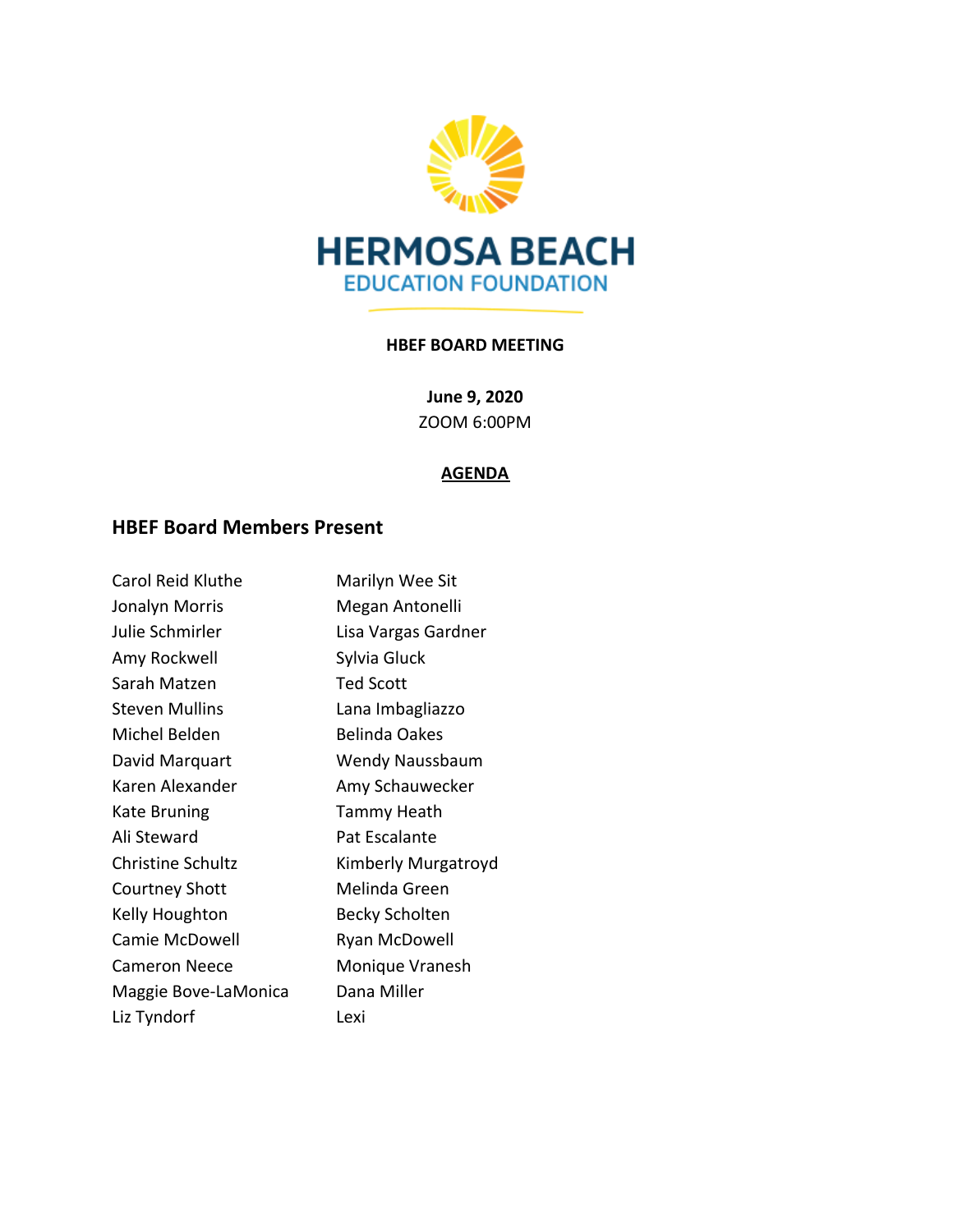# **Call to Order 6:04pm**

### **HVPTO Reports**

#### **HBEF Reports**

- Approval of May 12, 2020 Minutes
	- Motion to approve by Belinda Oakes
	- Second by Liz Tyndorf

#### **HBEF Executive Board Reports**

President Carol Reid Kluthe

- Delay vote on financials and endowment until after School Board meeting
- Hermosa Family Theatre will be doing a virtual talent show to promote Hearts in Hermosa Campaign, partnering through Fundeed to support HBEF. Submissions need to be in by Friday 6/12/20.
- Sketchers Teen Advisory board for 6th-8th grade is open for applications within the next couple of days

Operations Kelly Houghton

● Nothing to report

Secretary **Kimberly Murgatroyd** 

● Nothing to report

Annual Giving Camie McDowell & Kate Bruning

● Hearts in Hermosa in lieu of Spring Campaign, thank you to everyone that's donated

Sponsorships Sarah Matzen & Megan Gerst

- HBYV contributed another \$5,000
- Working on school banners for sponsoships

Treasurer Belinda Oakes

- HBEF is in alignment with the 2018 fiscal year-end and about \$218,000 below 2017.
- Possible to get \$10,000 grant before fiscal year ends

Endowment Ryan McDowell

- Endowment portfolio is at \$2.68 million and up from beginning of the year
- Anticipating distribution without special approval by end of the month

Communications Jonalyn Morris Busam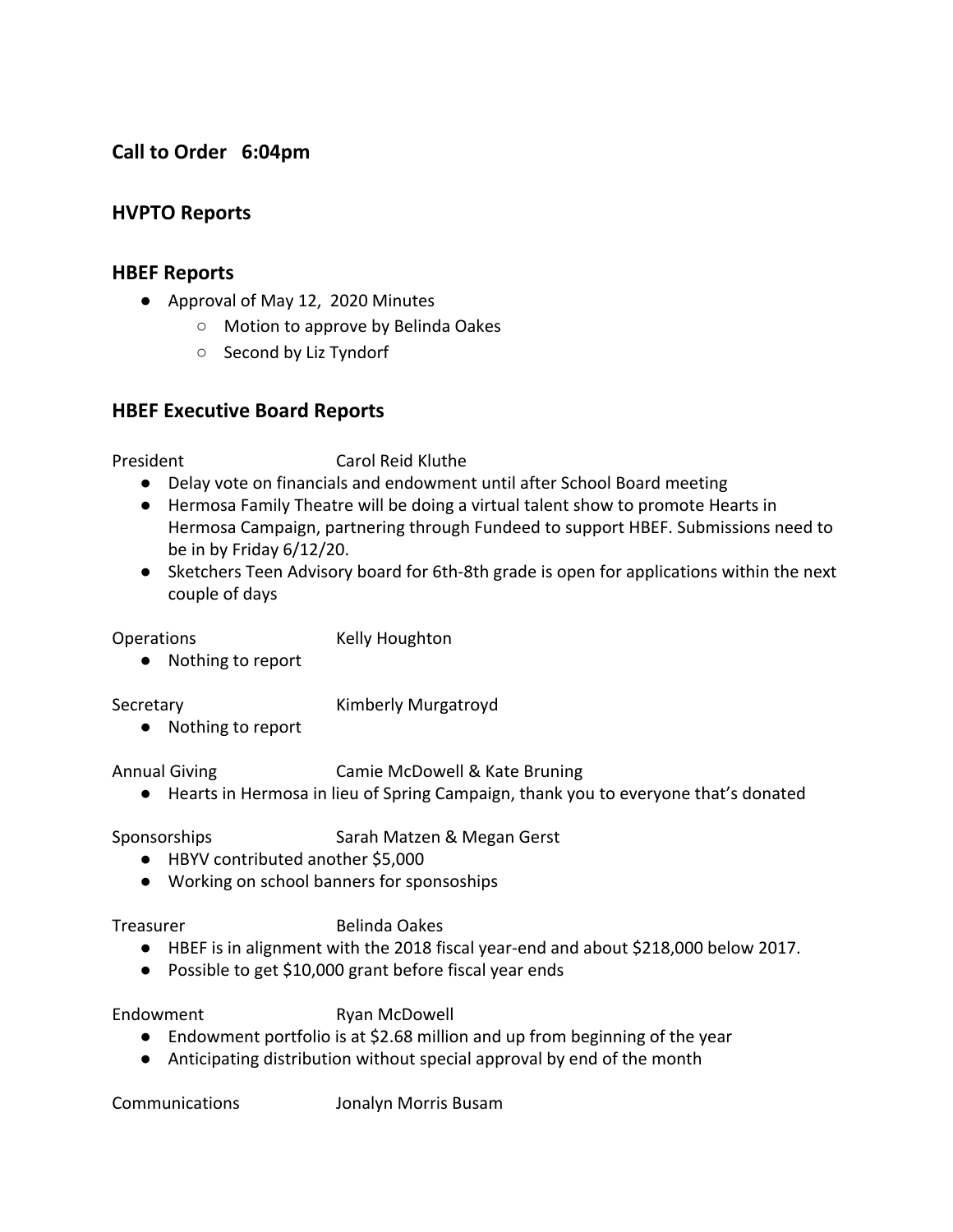● Final communications about volunteering and giving back in the Fall

Marketing

● Nothing to report

## **HBEF General Board Reports**

Real Estate Initiative Rachel Rotabi

Matching

### **HBEF Board Action**

Not applicable this meeting

## **HBEF Completed Activities**

Annual Giving Fall Campaign Fall Cocktail Party Skechers Walk Giving Week Moms Night Out Hearts of Hermosa Spring Annual Giving Campaign (Hearts in Hermosa)

### **HBEF Upcoming Events**

### **Other Reports**

Superintendent – Pat Escalante

- Kim Taylor is leaving district and taking a new position, last day is June 19th
- Dr. Johnson will begin as Hermosa Superintendent on July 1, 2020
- Every district in LA County
	- There will be a distance learning track offered
	- Blended/Staggered Schedule
	- Full 5 day a week is highly unlikely as we are under the Public Health Department
	- Recommendation to board will be to send out the survey to parents periodically over summer to take temperature of how they feel about re-opening and options
	- $\circ$  At school board meeting 6/10/20 at 6pm and will review the data from parent/student and teacher surveys will be reviewed